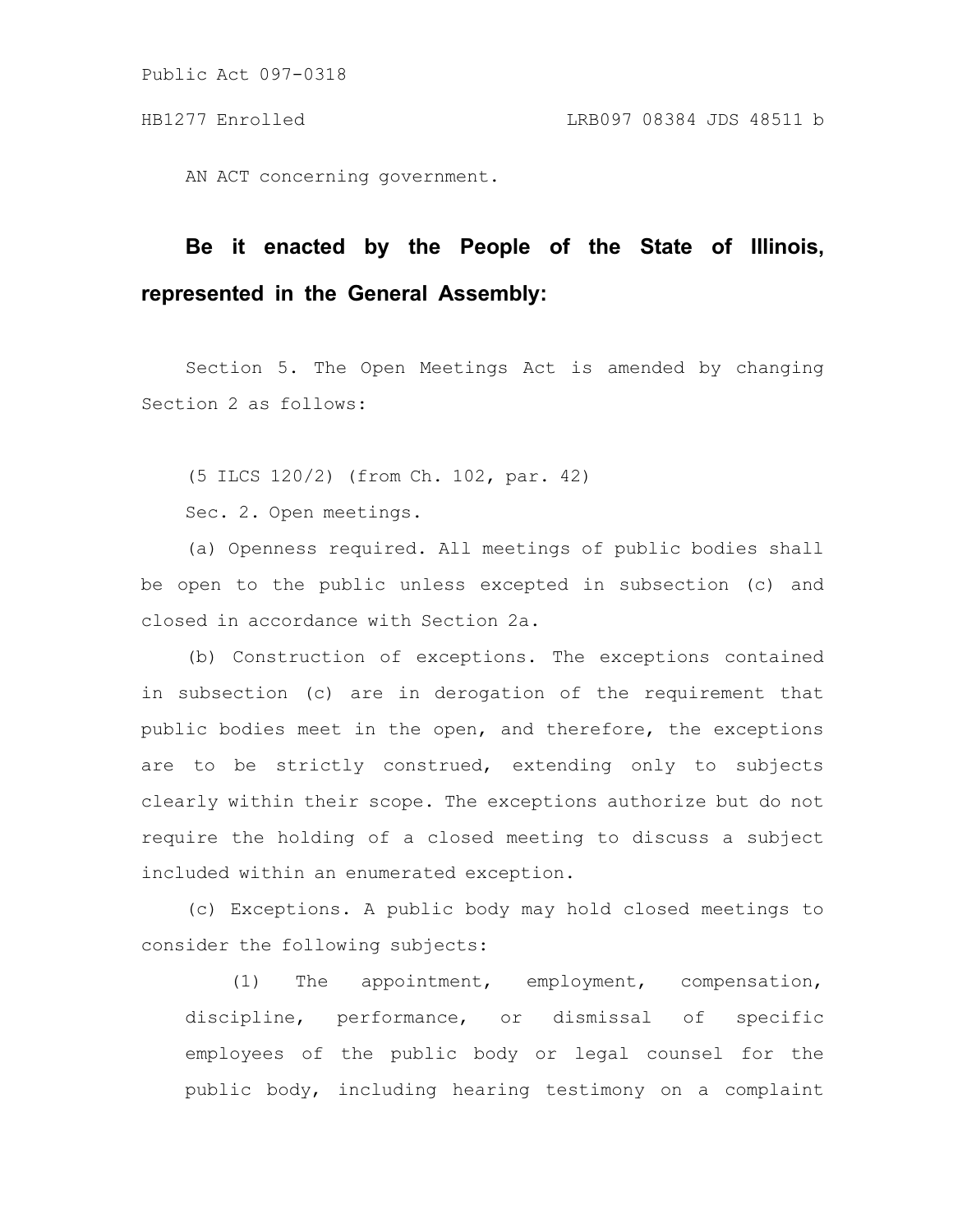lodged against an employee of the public body or against legal counsel for the public body to determine its validity.

(2) Collective negotiating matters between the public body and its employees or their representatives, or deliberations concerning salary schedules for one or more classes of employees.

(3) The selection of a person to fill a public office, as defined in this Act, including a vacancy in a public office, when the public body is given power to appoint under law or ordinance, or the discipline, performance or removal of the occupant of a public office, when the public body is given power to remove the occupant under law or ordinance.

(4) Evidence or testimony presented in open hearing, or in closed hearing where specifically authorized by law, to a quasi-adjudicative body, as defined in this Act, provided that the body prepares and makes available for public inspection a written decision setting forth its determinative reasoning.

(5) The purchase or lease of real property for the use of the public body, including meetings held for the purpose of discussing whether a particular parcel should be acquired.

(6) The setting of a price for sale or lease of property owned by the public body.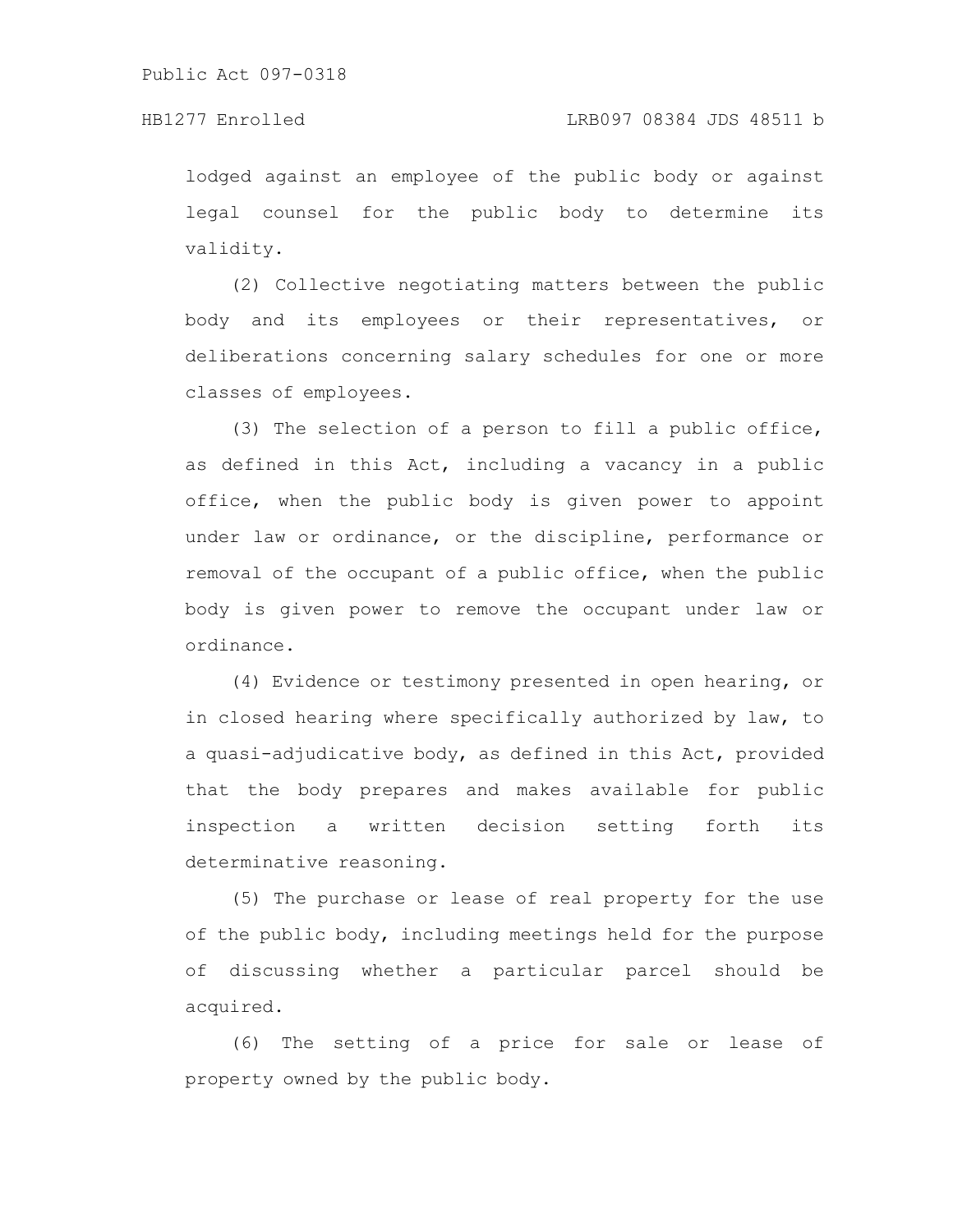(7) The sale or purchase of securities, investments, or investment contracts.

(8) Security procedures and the use of personnel and equipment to respond to an actual, a threatened, or a reasonably potential danger to the safety of employees, students, staff, the public, or public property.

(9) Student disciplinary cases.

(10) The placement of individual students in special education programs and other matters relating to individual students.

(11) Litigation, when an action against, affecting or on behalf of the particular public body has been filed and is pending before a court or administrative tribunal, or when the public body finds that an action is probable or imminent, in which case the basis for the finding shall be recorded and entered into the minutes of the closed meeting.

(12) The establishment of reserves or settlement of claims as provided in the Local Governmental and Governmental Employees Tort Immunity Act, if otherwise the disposition of a claim or potential claim might be prejudiced, or the review or discussion of claims, loss or risk management information, records, data, advice or communications from or with respect to any insurer of the public body or any intergovernmental risk management association or self insurance pool of which the public body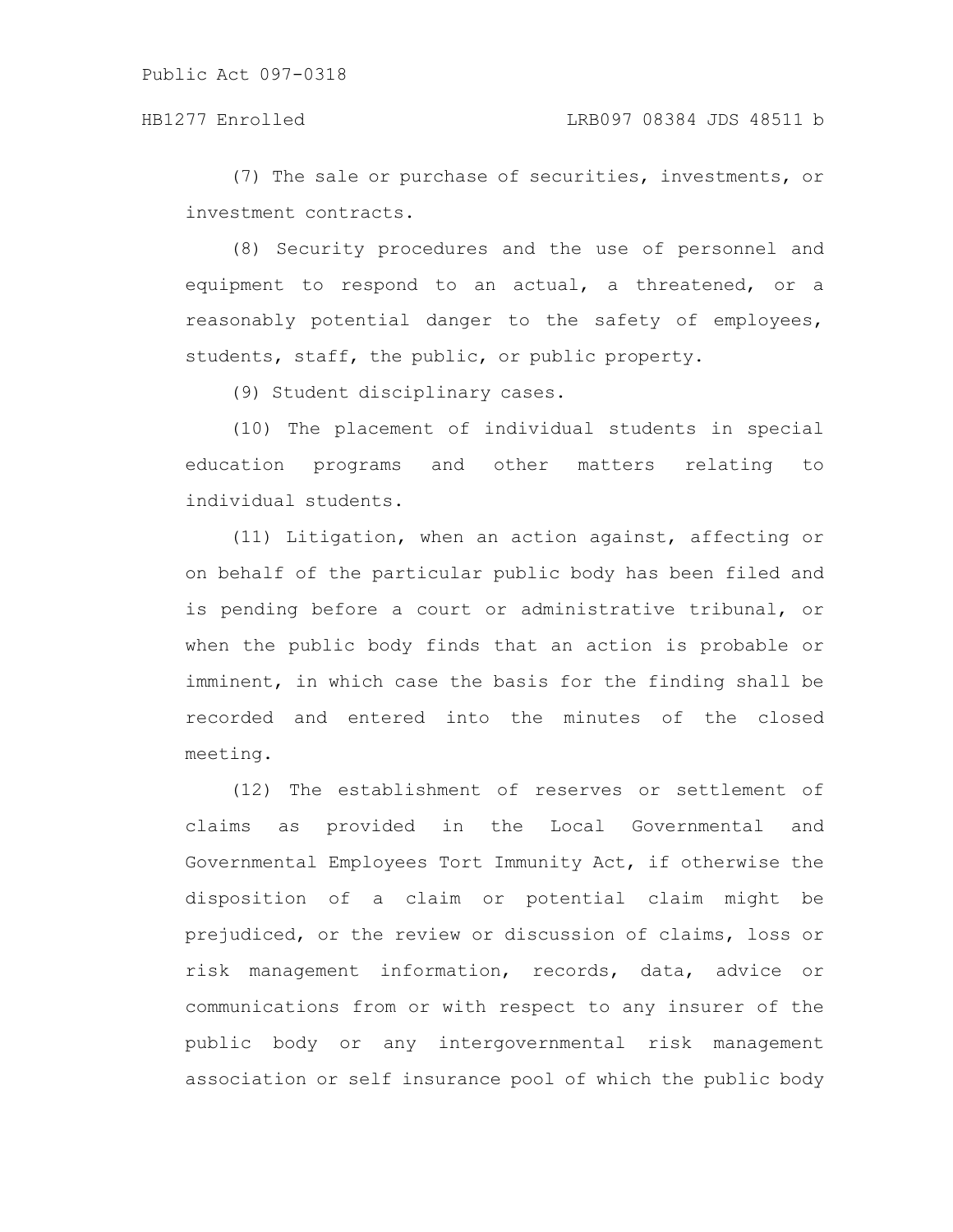### HB1277 Enrolled LRB097 08384 JDS 48511 b

is a member.

(13) Conciliation of complaints of discrimination in the sale or rental of housing, when closed meetings are authorized by the law or ordinance prescribing fair housing practices and creating a commission or administrative agency for their enforcement.

(14) Informant sources, the hiring or assignment of undercover personnel or equipment, or ongoing, prior or future criminal investigations, when discussed by a public body with criminal investigatory responsibilities.

(15) Professional ethics or performance when considered by an advisory body appointed to advise a licensing or regulatory agency on matters germane to the advisory body's field of competence.

(16) Self evaluation, practices and procedures or professional ethics, when meeting with a representative of a statewide association of which the public body is a member.

(17) The recruitment, credentialing, discipline or formal peer review of physicians or other health care professionals for a hospital, or other institution providing medical care, that is operated by the public body.

(18) Deliberations for decisions of the Prisoner Review Board.

(19) Review or discussion of applications received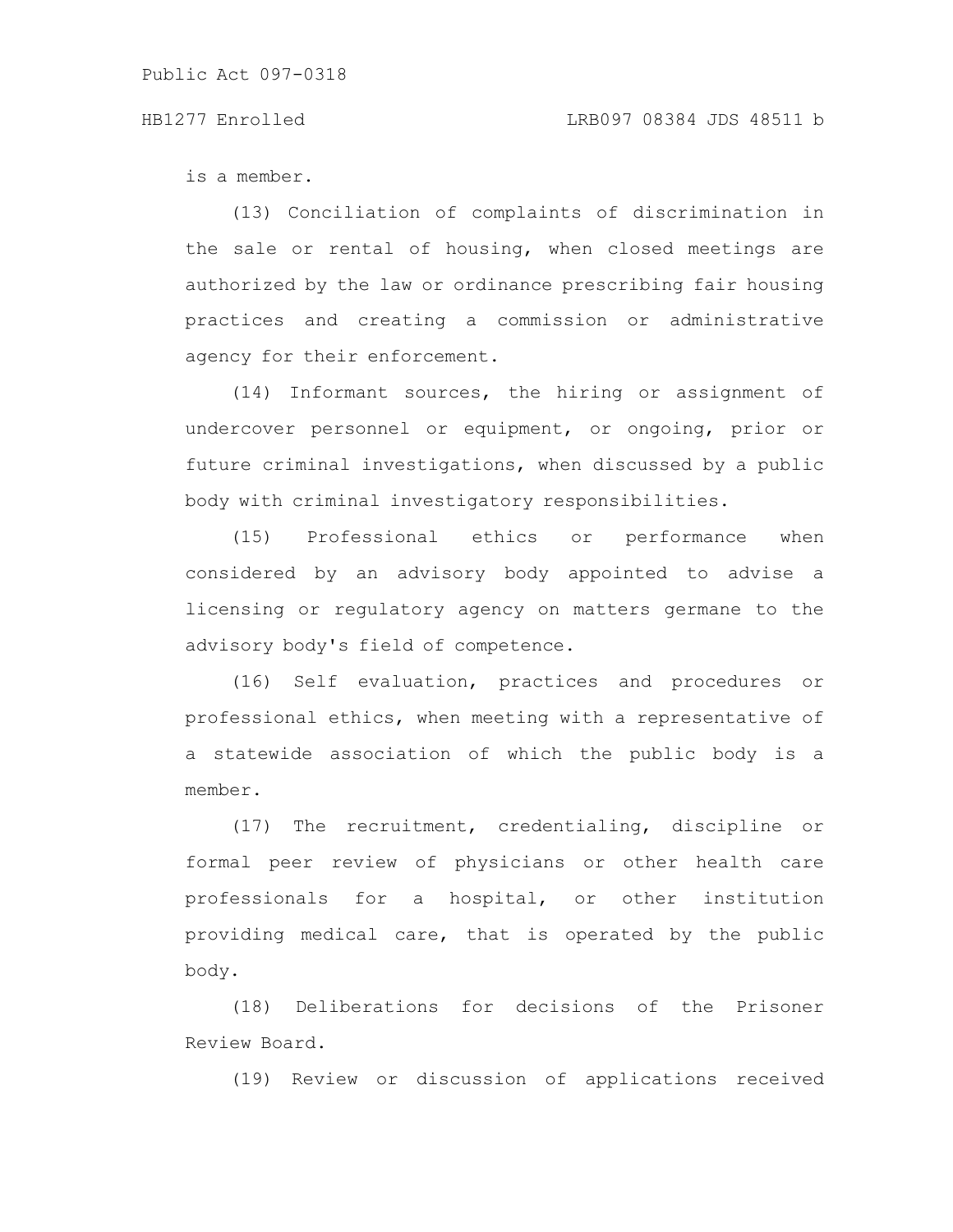under the Experimental Organ Transplantation Procedures Act.

(20) The classification and discussion of matters classified as confidential or continued confidential by the State Government Suggestion Award Board.

(21) Discussion of minutes of meetings lawfully closed under this Act, whether for purposes of approval by the body of the minutes or semi-annual review of the minutes as mandated by Section 2.06.

(22) Deliberations for decisions of the State Emergency Medical Services Disciplinary Review Board.

(23) The operation by a municipality of a municipal utility or the operation of a municipal power agency or municipal natural gas agency when the discussion involves (i) contracts relating to the purchase, sale, or delivery of electricity or natural gas or (ii) the results or conclusions of load forecast studies.

(24) Meetings of a residential health care facility resident sexual assault and death review team or the Executive Council under the Abuse Prevention Review Team Act.

(25) Meetings of an independent team of experts under Brian's Law.

 $(26)$   $\overline{+25}$  Meetings of a mortality review team appointed under the Department of Juvenile Justice Mortality Review Team Act.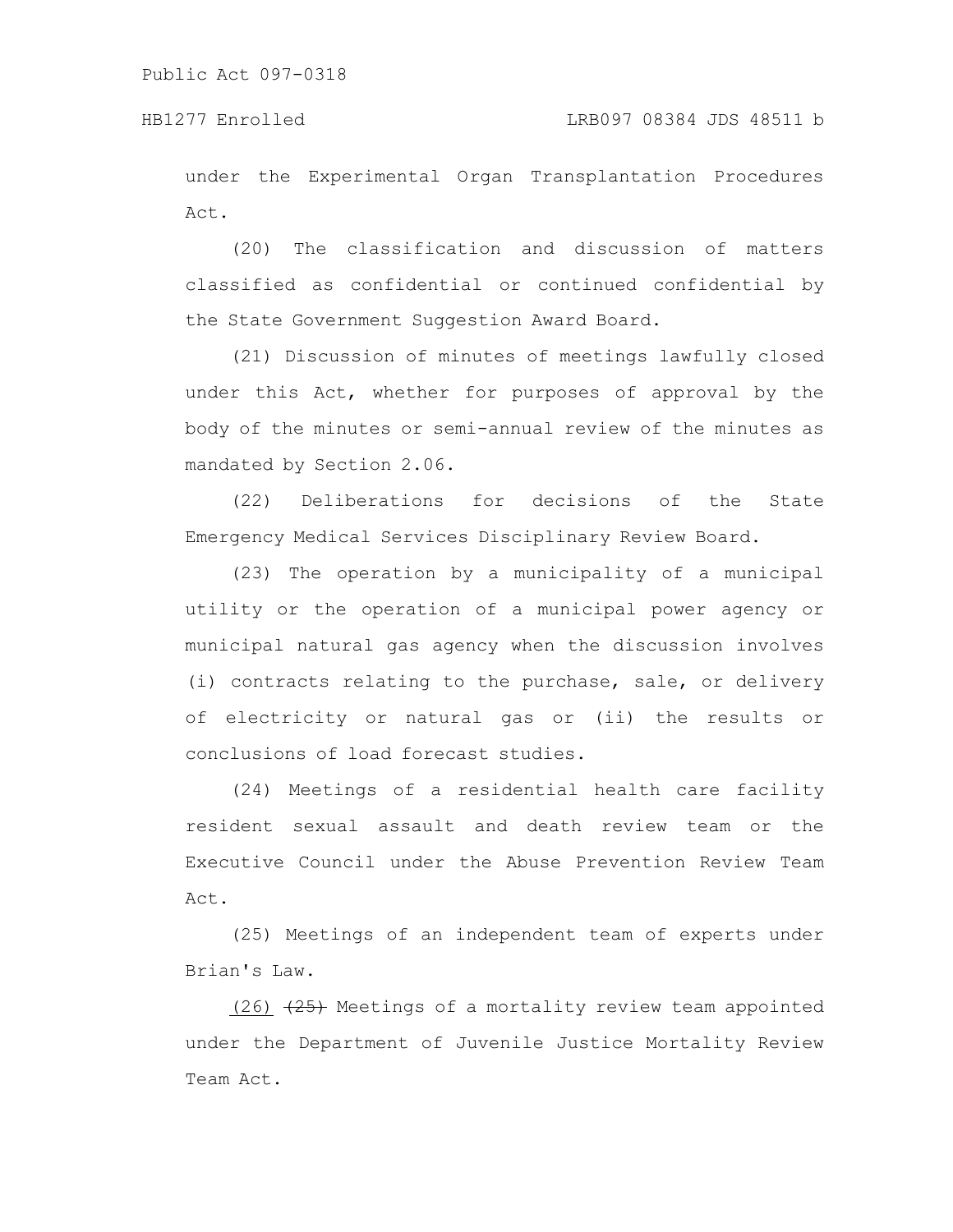# HB1277 Enrolled LRB097 08384 JDS 48511 b

 $(27)$   $(25)$  Confidential information, when discussed by one or more members of an elder abuse fatality review team, designated under Section 15 of the Elder Abuse and Neglect Act, while participating in a review conducted by that team of the death of an elderly person in which abuse or neglect is suspected, alleged, or substantiated; provided that before the review team holds a closed meeting, or closes an open meeting, to discuss the confidential information, each participating review team member seeking to disclose the confidential information in the closed meeting or closed portion of the meeting must state on the record during an open meeting or the open portion of a meeting the nature of the information to be disclosed and the legal basis for otherwise holding that information confidential.

(28) Meetings between internal or external auditors and governmental audit committees, finance committees, and their equivalents, when the discussion involves internal control weaknesses, identification of potential fraud risk areas, known or suspected frauds, and fraud interviews conducted in accordance with generally accepted auditing standards of the United States of America.

(d) Definitions. For purposes of this Section:

"Employee" means a person employed by a public body whose relationship with the public body constitutes an employer-employee relationship under the usual common law rules, and who is not an independent contractor.